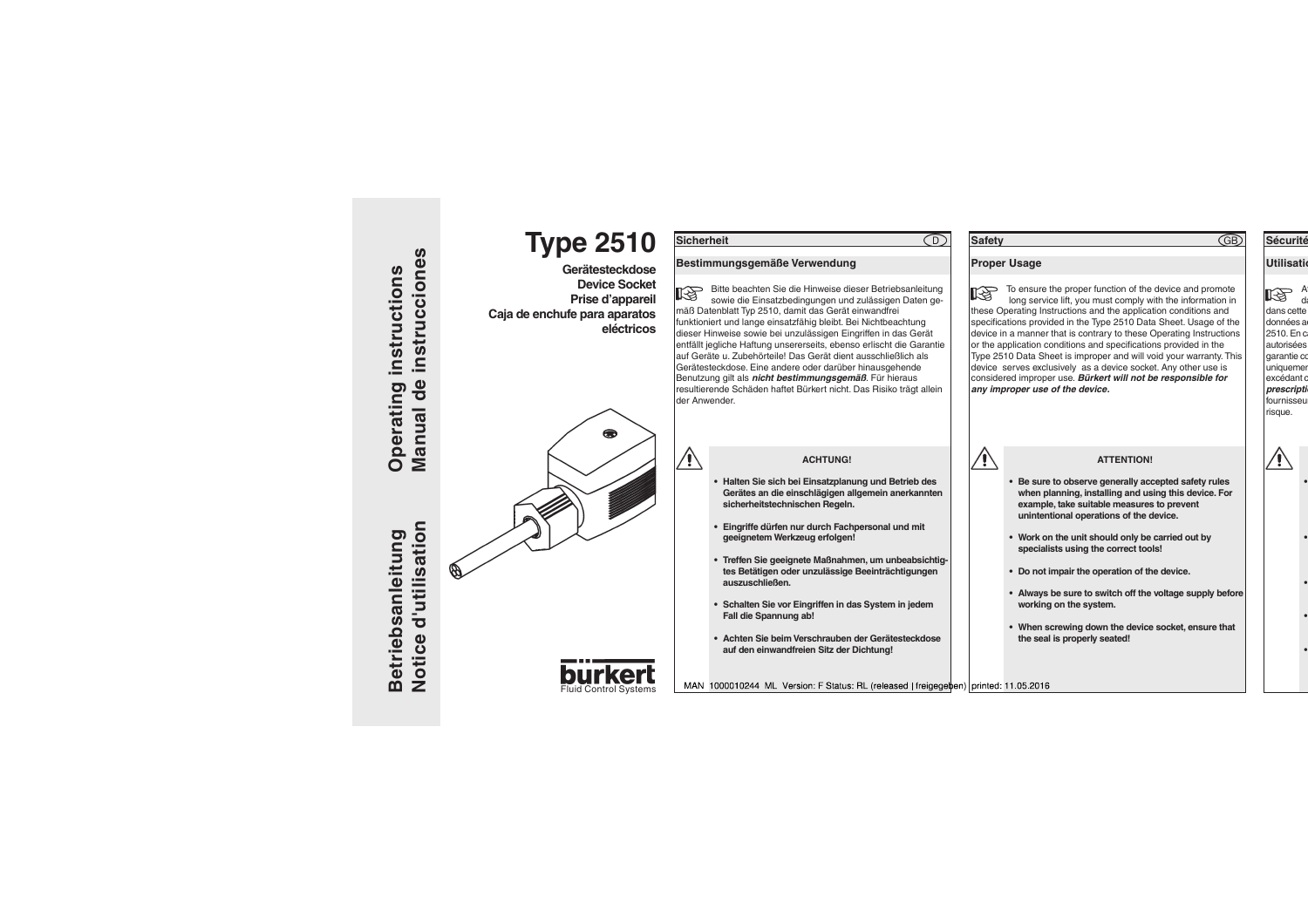## **Sécurité**

## **Utilisation conforme aux prescriptions**

Afin que l'appareil puisse fonctionner parfaitement et pendant longtemps, veuillez observer les instructions contenues dans cette notice d'utilisation ainsi que les conditions d'utilisation et les données admissibles mentionnées dans la fiche technique du type 2510. En cas d'inobservation de ces instructions et d'interventions non autorisées dans l'appareil, nous déclinons toute responsabilité et la garantie couvrant l'appareil et les accessoires s'éteint! L'appareil sert luniquement de prise d'appareil. Une autre utilisation ou une utilisation excédant ce contexte sera considérée comme **non conforme aux prescriptions**. Pour les dommages qui en résulteraient, le fabricant/ fournisseur décline toute responsabilité. L'utilisateur seul en assume le risque.

# **ATTENTION!**

- **• Pour la planification de l'utilisation et l'exploitation de l'appareil, veuillez vous en tenir aux règles applicables et généralement reconnues en matière de technique de sécurité.**
- **• Prenez les mesures nécessaires pour exclure tout actionnement involontaire ou des altérations inadmissibles.**
- **• Des interventions ne doivent être effectuées que par un personnel qualifié équipé de l'outillage approprié!**
- **Avant d'intervenir dans le système, coupez l'alimentation électrique dans tous les cas!**
- **Veiller en vissant la prise d'appareil à une tenue parfaite du joint!**

## **Seguridad**

7 J Y

Œ

## **Utilización con arreglo a las disposiciones**

Se ruega observar las indicaciones contenidas en este Marð. nual de instrucciones así como las condiciones de uso y datos admisibles con arreglo a la hoja de servicio Tipo 2510, de modo que el aparato funcione impecablemente y permanezca durante largo tiempo apto para el empleo. La inobservancia de estas indicaciones así como las intervenciones inadmisibles en el aparato suponen la declinación por nuestra parte de toda clase de responsabilidad, además de la extinción de la garantía de los aparatos y de las piezas de los accesorios. El aparato sirve exclusivamente como la caja de enchufe para aparatos eléctricos. Cualquier otra utilización que vaya más ella **no será conforme a las disposiciones.** El fabricante / suministrador no es responsable de los daños que de ello pudieran resultar. El riesgo corresponde únicamente al usuario.

Œ

# **¡ATENCIÓN!**

- **• Para la planificación y operación del aparato atenerse a las correspondientes reglas generales y reconocidas de la técnica de seguridad.**
- **• Tomar las medidas apropiadas para excluir accionamientos no intencionados o perjuicios inadmisibles.**
- **• Las intervenciones solamente deben llevarse a cabo por parte de personal especialista y con las herramientas adecuadas!**
- **• Antes de proceder a intervenciones en el sistema desconectar siempre la tensión.**
- **• Prestar atención al asiento impecable de la empaquetadura al atornillar la válvula con la caja de enchufe para aparatos eléctricos.**

MAN 1000010244 ML Version: F Status: RL (released | freigegeben) printed: 11.05.2016

| <b>Sicherheit</b>                                                                                   | GB E E<br>CD) |
|-----------------------------------------------------------------------------------------------------|---------------|
| Safety / Sécurité / Seguridad                                                                       |               |
| Spannungsfreie Montage<br>Voltage-free assembly<br>Montage sans tension<br>Montaje libre de tensión | duran<br>œ    |
|                                                                                                     |               |
|                                                                                                     |               |
|                                                                                                     |               |
|                                                                                                     |               |
|                                                                                                     |               |
|                                                                                                     |               |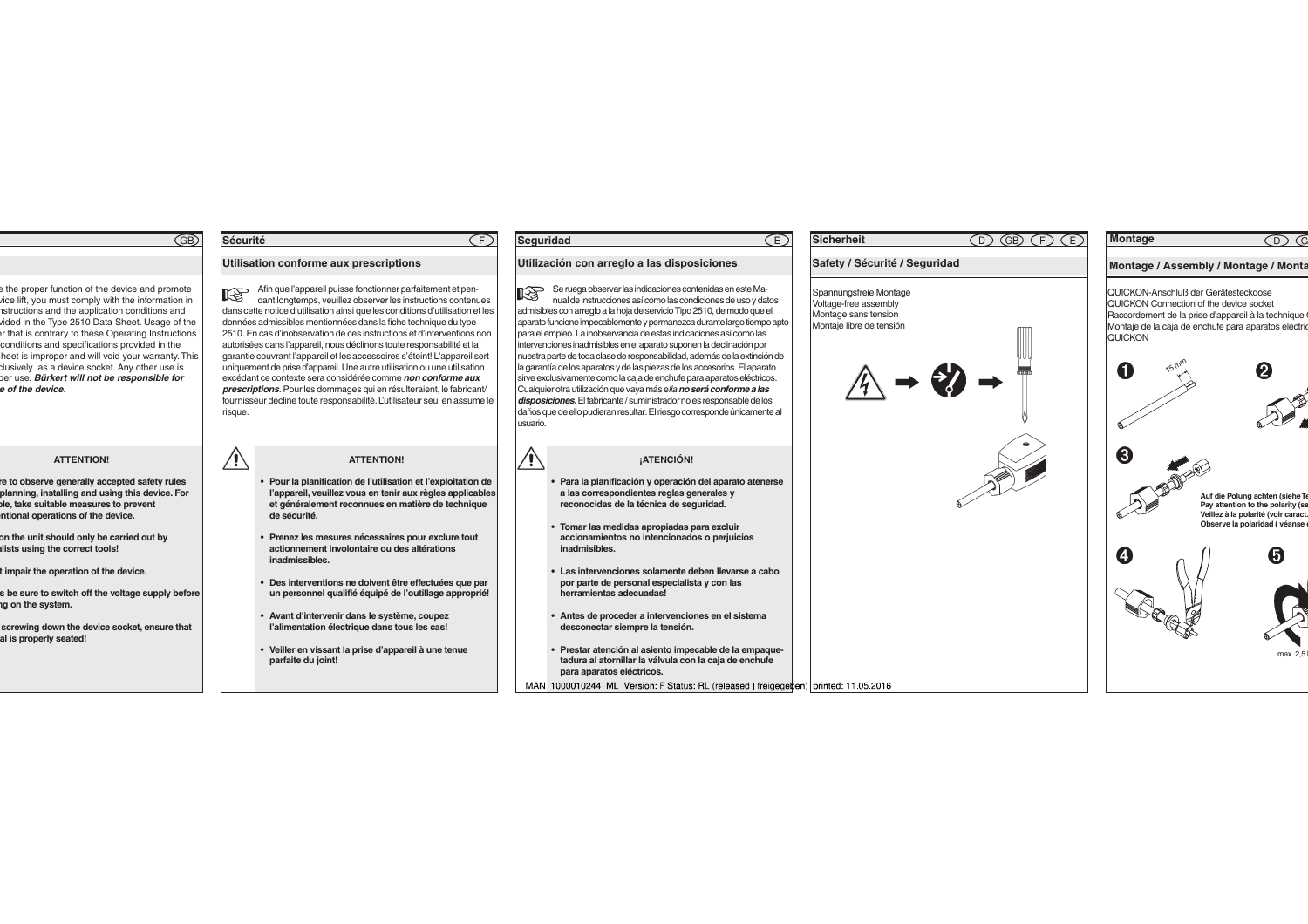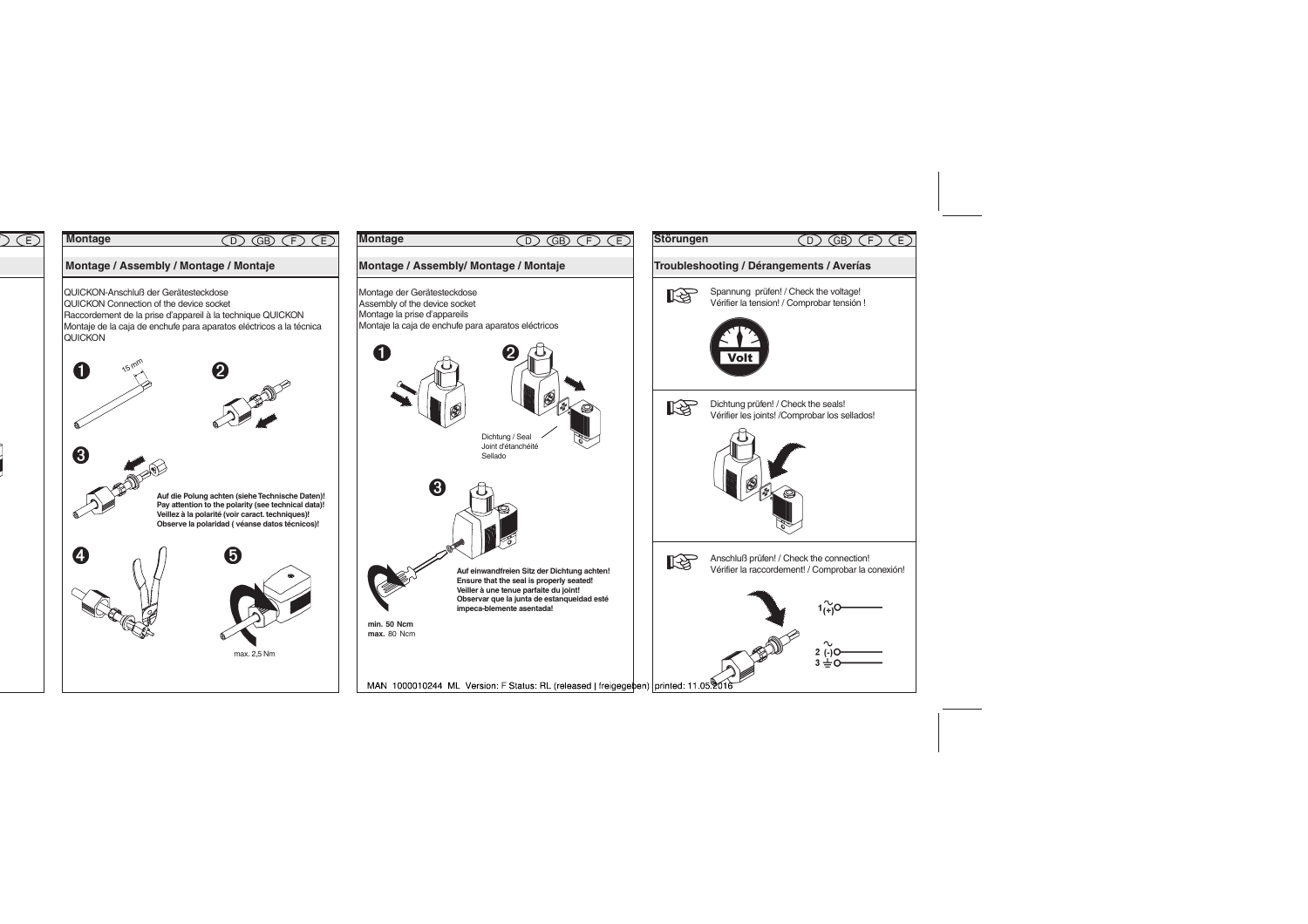# **Niederlassungen / Branch Offices**

## **Contact addresses / Kontaktadressen**

**Germany / Deutschland / Allemange**  Bürkert Fluid Control System Sales Centre Chr.-Bürkert-Str. 13-17 D-74653 Ingelfingen Tel. + 49 (0) 7940 - 10 91 111 Fax + 49 (0) 7940 - 10 91 448

### E-mail: info@de.buerkert.com

**International**  Contact addresses can be found on the internet at: Die Kontaktadressen finden Sie im Internet unter: Les adresses se trouvent sur internet sous : www.burkert.com Bürkert / Company / Locations





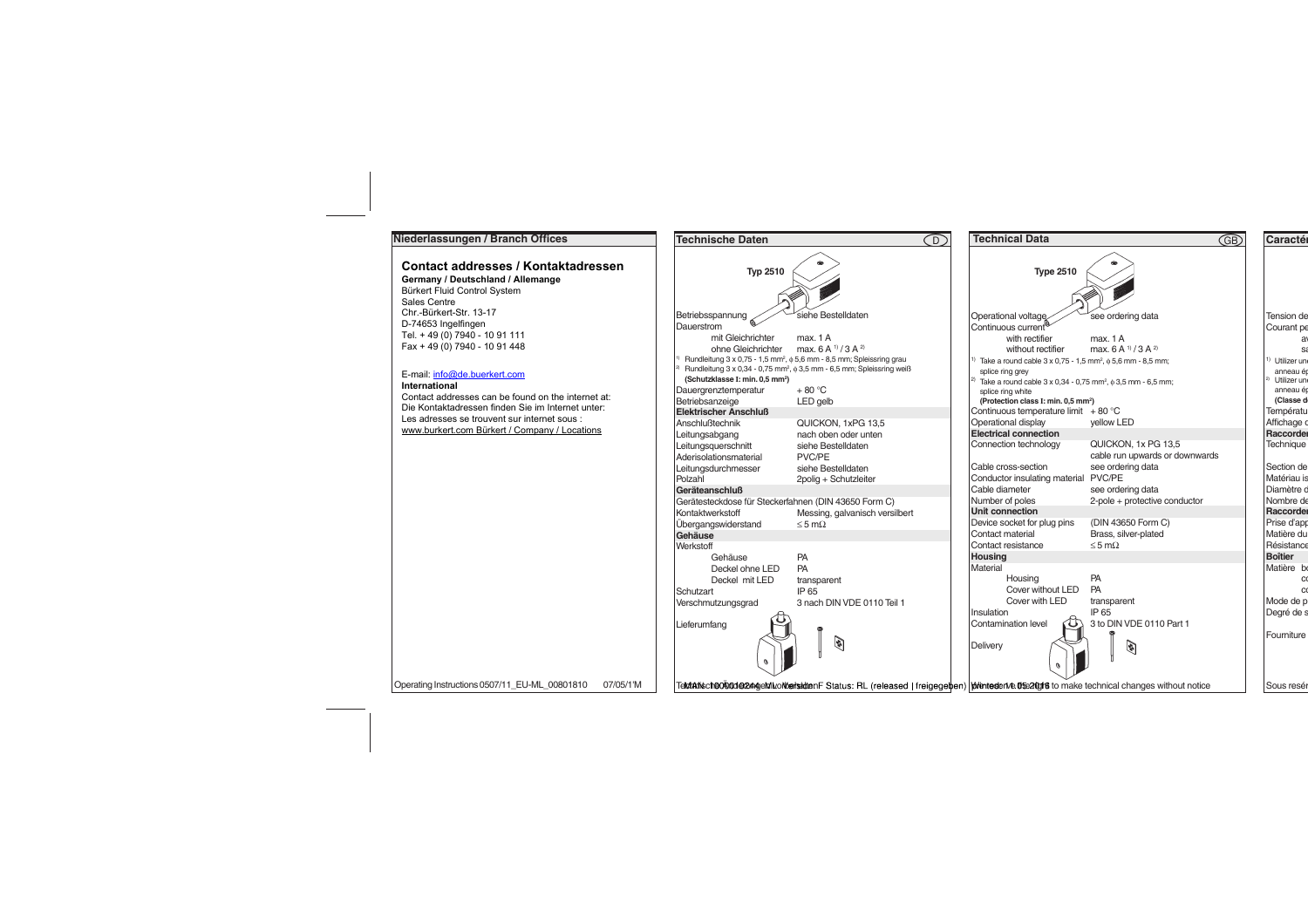

| Datos técnicos                                                                                                                                                                                                                                                                                                                      | (E                                                                        |
|-------------------------------------------------------------------------------------------------------------------------------------------------------------------------------------------------------------------------------------------------------------------------------------------------------------------------------------|---------------------------------------------------------------------------|
| <b>Tipo 2510</b>                                                                                                                                                                                                                                                                                                                    | æ                                                                         |
| Tensión de línea                                                                                                                                                                                                                                                                                                                    | véanse datos de pedido                                                    |
| Corriente                                                                                                                                                                                                                                                                                                                           | continua                                                                  |
| con rectioficador                                                                                                                                                                                                                                                                                                                   | máx. 1 A                                                                  |
| sin rectioficador                                                                                                                                                                                                                                                                                                                   | máx. 6 A <sup>1)</sup> / 3 A <sup>2)</sup>                                |
| <sup>1)</sup> Utilizar una línea circular $3 \times 0.75 - 1.5$ mm <sup>2</sup> , $\phi$ 5,6 mm - 8,5 mm<br>anillo de empalmar gris<br><sup>2)</sup> Utilizar una línea circular $3 \times 0,34 - 0,75$ mm <sup>2</sup> , $\phi$ 3,5 mm - 6,5 mm<br>anillo de empalmar blanco<br>(Clase de protección I: min. 0,5 mm <sup>2</sup> ) |                                                                           |
| Temperatura límite permanente                                                                                                                                                                                                                                                                                                       | $+80 °C$                                                                  |
| Indicación de funcionamiento                                                                                                                                                                                                                                                                                                        | LED amarilla                                                              |
| Conexión eléctrica                                                                                                                                                                                                                                                                                                                  |                                                                           |
| Técnica de conexión                                                                                                                                                                                                                                                                                                                 | QUICKON, 1 x PG 13.5<br>Salida de línea hacia arriba o hacia<br>abajo     |
| Sección de línea                                                                                                                                                                                                                                                                                                                    | véanse datos de pedido                                                    |
| Material de aislamiento del conductor PVC/PE                                                                                                                                                                                                                                                                                        |                                                                           |
| Diámetro de línea                                                                                                                                                                                                                                                                                                                   | véanse datos de pedido                                                    |
| Número de polos                                                                                                                                                                                                                                                                                                                     | De dos polos + conductor de                                               |
|                                                                                                                                                                                                                                                                                                                                     | puesta a tierra                                                           |
| Conexión de aparato                                                                                                                                                                                                                                                                                                                 |                                                                           |
| Caja de enchufe para aparatos eléctricos (DIN 43650 forma C)<br>para conexiones enchufables                                                                                                                                                                                                                                         |                                                                           |
| Material de contacto                                                                                                                                                                                                                                                                                                                | Latón, plateado galvánico                                                 |
| Pérdida de tensión durante el paso                                                                                                                                                                                                                                                                                                  | $\leq$ 5 m $\Omega$                                                       |
| Caja                                                                                                                                                                                                                                                                                                                                |                                                                           |
| Material Caja / Tapa sin LED                                                                                                                                                                                                                                                                                                        | <b>PA</b>                                                                 |
| Tapa con LED                                                                                                                                                                                                                                                                                                                        | Transparente<br>IP 65                                                     |
| Tipo de protección<br>Grado de contaminación                                                                                                                                                                                                                                                                                        | 3 (DIN VDE 0110 parte 1)                                                  |
|                                                                                                                                                                                                                                                                                                                                     |                                                                           |
| Suministro                                                                                                                                                                                                                                                                                                                          | ۵                                                                         |
| Nos reservamos el                                                                                                                                                                                                                                                                                                                   | derecho<br>de<br>llevar<br>cabo<br>a                                      |
|                                                                                                                                                                                                                                                                                                                                     | modAfidadiooee1e244aa/stin peesionavfsStatus: RL (released   freigegeben) |



printed: 11.05.2016